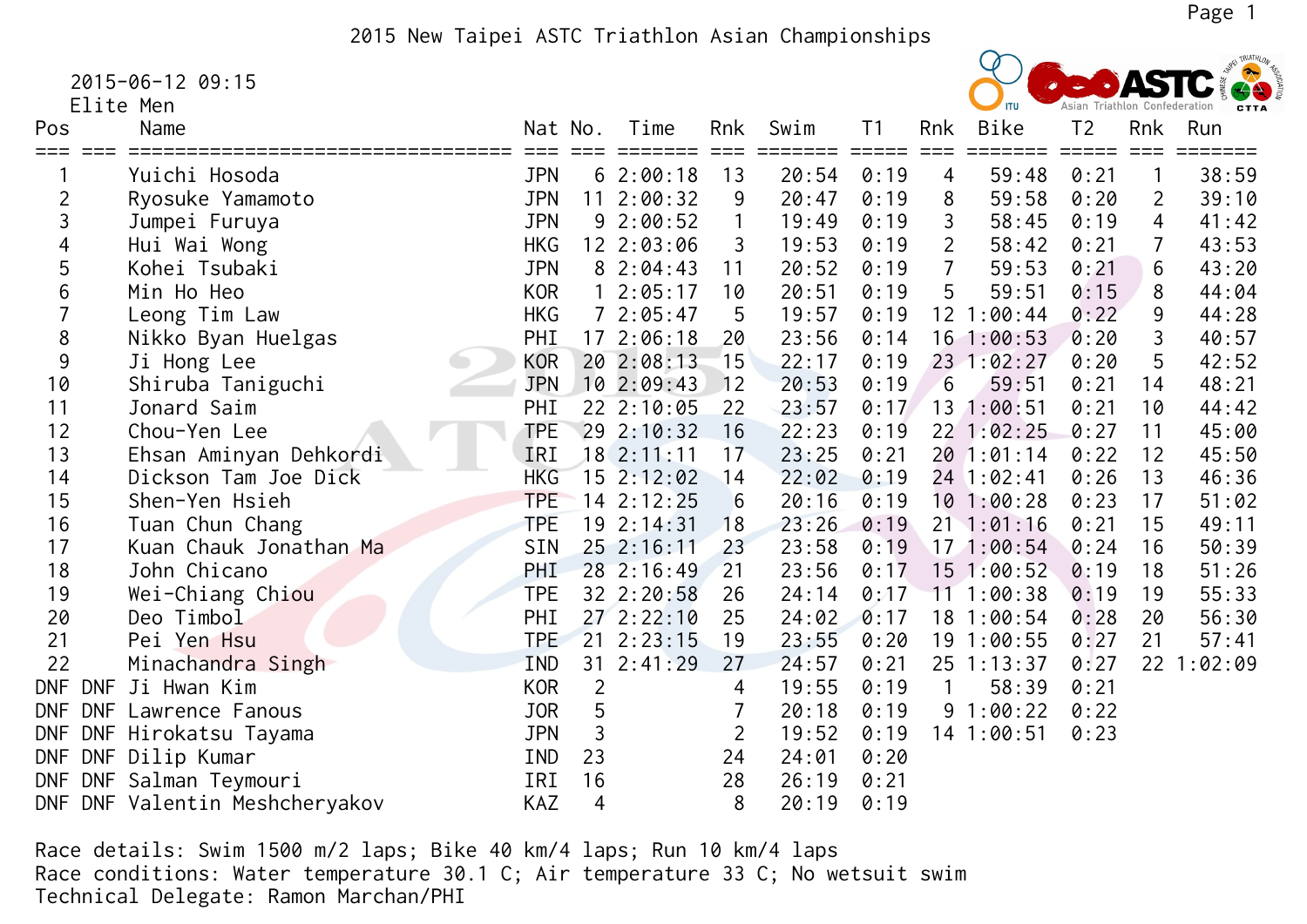Race Referee: Telia Cheung/HKG Competition Jury: Singh Balwant/MAS; Yuh-Feng Liou/TPE; Ramon Marchan/PHI; David Hoong/SIN